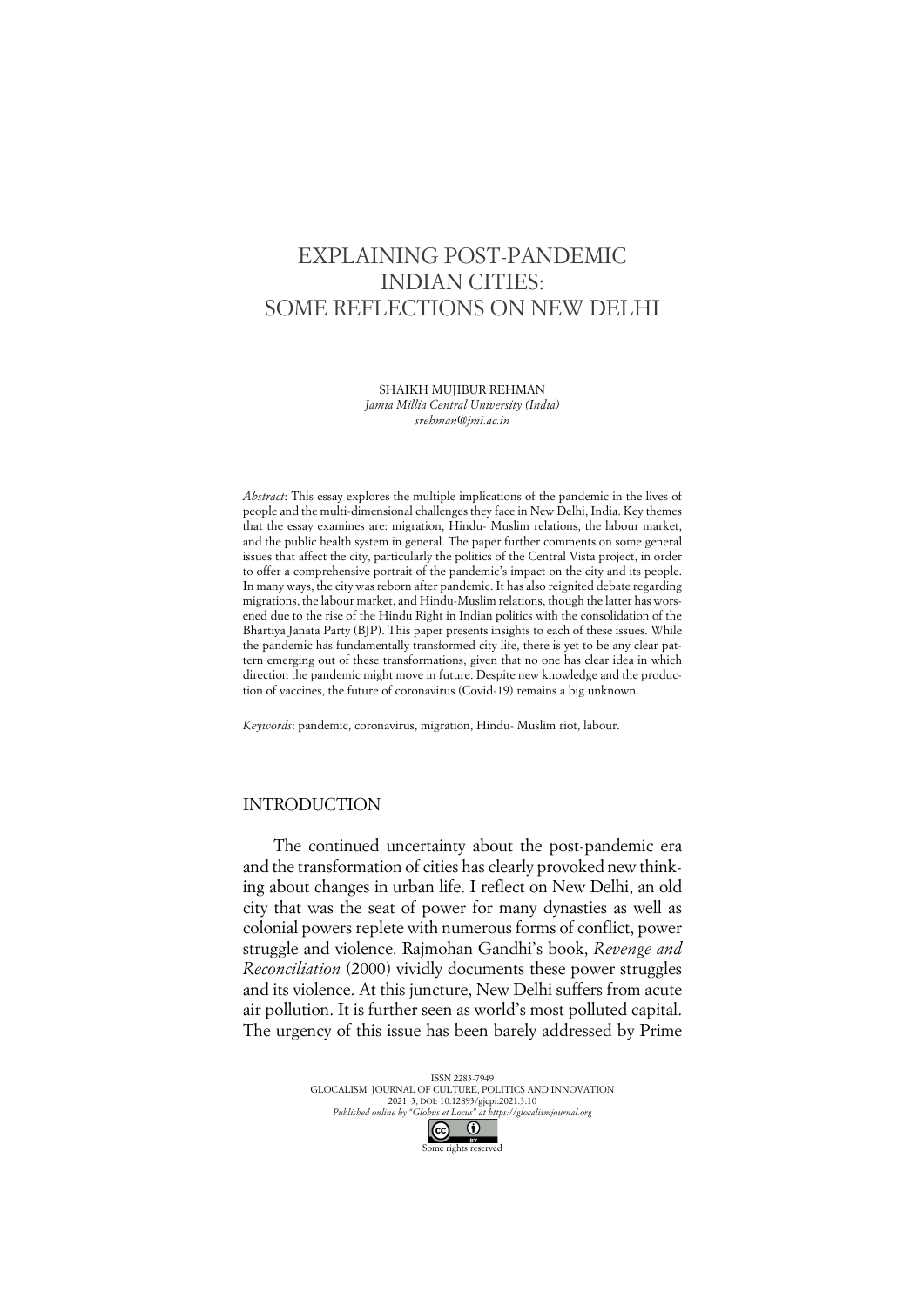Minister Narendra Modi and the Chief Minister of New Delhi, Arvind Kejriwal. The Energy Policy Institute at the University of Chicago (EPIC) conducted a study between 2018 and 2020, surveying thousands of households across varying socio-economic backgrounds in Delhi. The study concluded that rich and poor households were affected in an equal manner according to a news report on this published in British Broadcasting Corporation (BBC) on 9 December 2021.

The coronavirus (Covid-19) epidemic and the subsequent lockdown brought unprecedented transformations to the life in this capital city. According to the 2011 Census conducted by the Government of India (GOI), New Delhi has a population of roughly 11 million. It is a city with many privileges but also numerous challenges. Most of these challenges are man-made owing to the manner New Delhi has been allowed to expand undermining urban planning. Like all cities, it is a city that inspires hopes and aspirations. Like a magnet, it attracts people of varied social classes and diverse ethnic communities from different parts of India, but never celebrated as a melting pot. Like cities all over the world, New Delhi has confronted enormous challenges owing to the pandemic. It is now limping back to normalcy, but with deep fear and overwhelming anxieties (Singh 2021).

According to official estimates, 31 per cent of India's population is urban. Around 25 to 30 people migrate every minute to Indian cities from rural areas. As the intensity of urban spaces rises, the cost of living in cities also increases. Most big cities in India have a wide economic disparity, with a large urban poor and vast swathes of slums. When the pandemic began, there was panic in the Indian government's response. The thoughtless measures that government undertook to address the emergency arising out of pandemic were neither peoplefriendly nor poor-friendly. During an abrupt lockdown with no end to sight, there were long lines of people who lost their livelihood and were desperate to return to their native towns and villages but were denied the means of transport by the government. They walked thousands of kilometres to reach their villages or native places. Many heart-breaking stories appeared in the media showing the underbelly of Indian society, its deep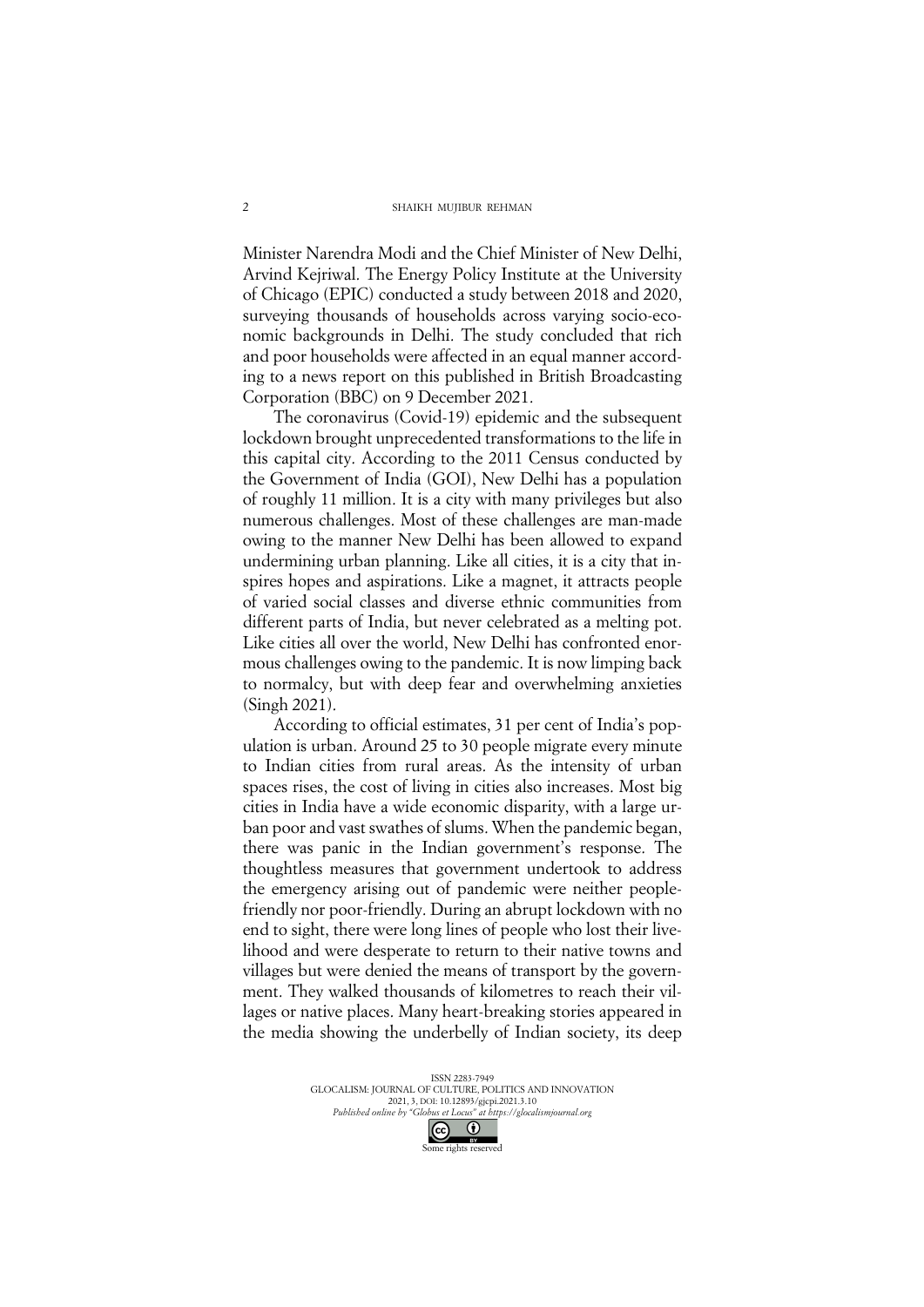connection with urban poor and migrant workers. As the British daily "The Guardian" reported in the following words,

with no way to earn money and feed their families for at least three weeks, millions decided last week to head back to their villages in order to survive. With trains and most buses suspended and taxis unaffordable, walking was the only option for many, and the sides of the highways were soon lined with people, bags slung over their shoulders, and many with nothing but flip-flops on their feet (Peterson, Chaurasia 2020).

### NEW DELHI MIGRANTS AND THEIR CHALLENGES

According to a report recently submitted to the parliamentary panel of India's Ministry of Home Affairs (MHA), somewhere close to 517,073 migrants left for their native places from New Delhi during the second wave of Covid-19. This is mentioned a in a news report in "The Hindustan Times" (July 2, 2021) by Deeksha Bharadwaj. It further states that the Ministry of Home Affairs (MHA) held at least eight meetings with state governments to ensure food security, health safety, and transport facilities. It further reported that ₹ 1,034 crore had been disbursed by states to five million building and construction workers in the second wave of the pandemic as compared to ₹ 5,618 crore transferred to 18.3 million workers during the first wave. Additionally, there were 20 control centres in different parts of the countries to address distress calls.

From April 21 to June 23, 2021; 1,311 complaints were received by the ministry, of which 861 relating to the states and 450 to the centre. The calls were mainly about issues such as termination, medical assistance, travel assistance and rations. Of these, 830 grievances were reported to be resolved and 49 others are still in the process of being addressed (Bhardwaj 2021).

According to New Delhi's Chief Minister Arvind Kejriwal, nearly 800,000 migrants used buses to leave the capital between mid-April and mid-May 2020 during the first wave period. The report pointed out that unlike the migrant crisis seen in April and May 2020, when people tried to reach home without any transport, the exodus remained smooth during the second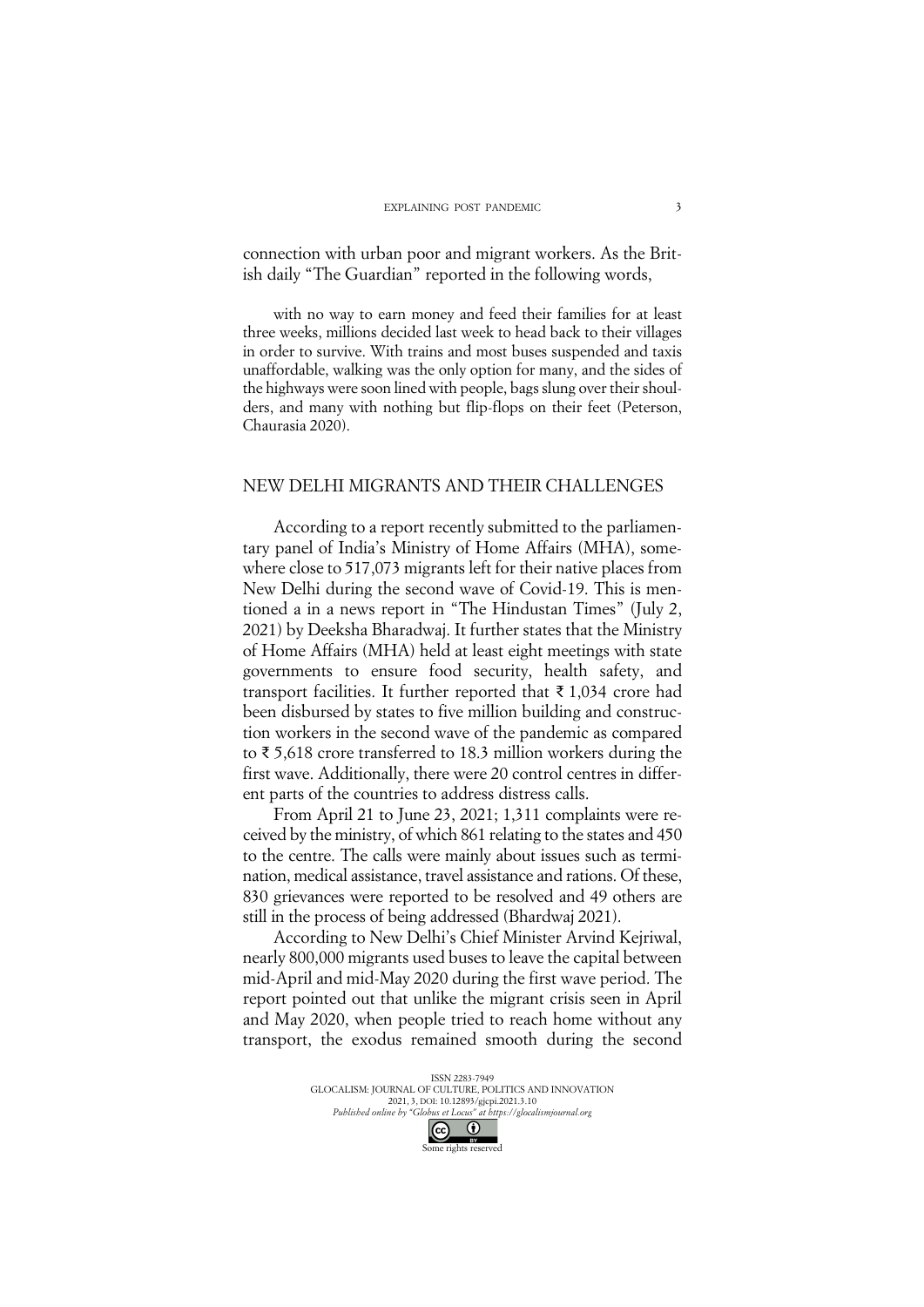wave. This demonstrated an improvement in the support services provided by the New Delhi government and could be attributed to the lessons learnt by officials as well as better general knowledge of the virus.

However, the United Nations Human Rights Commissioner, Michelle Bachelet expressed her deep distress over the plight of affected migrant workers. Without a doubt, this sudden migration not only created enormous problems for the lives of migrants, but it also hugely impacted industry of all kinds and the economy. According to a study by Anoop Khanna (2021: 181-191), these migrations owing to pandemic impacted mainly low-income households, who may have found it hard to cope with earning losses. According to his study, lockdowns and social distancing were drying up incomes and employment opportunities, and furthermore, it was disrupting supply chains, transportation systems, agricultural productions, etc.

## THE PANDEMIC AND ITS IMPACT ON HINDU-MUSLIM RELATIONS

New Delhi has been a multi-religious city for a long time. A considerable number of Muslim populations have lived in this city since the days of the Moghul empire. Prior to the lockdown, the city witnessed a massive Hindu-Muslim riot, widely known as Northeast Delhi riot of February 2020. New Delhi had not seen such violence since the demolition of Babri Masjid on December 6, 1992. Nearly 53 people were killed and more than 400 were injured in the riot. While there were victims in both communities, a disproportionately high number of Muslims were victims, lost family members, and suffered property damage in this riot. The following description of the riot gives a bird's eye view of the implications of the Delhi riot:

sitting inside his house near Auliya Masjid, Nizamuddin had tears in his eyes thinking about the time. Over 5,000 men were walking and running amok on the streets destroying everything and everyone, he said: "we got so scared that we returned home only after a month from our village". For Vineeta Kumar, 28, the most traumatic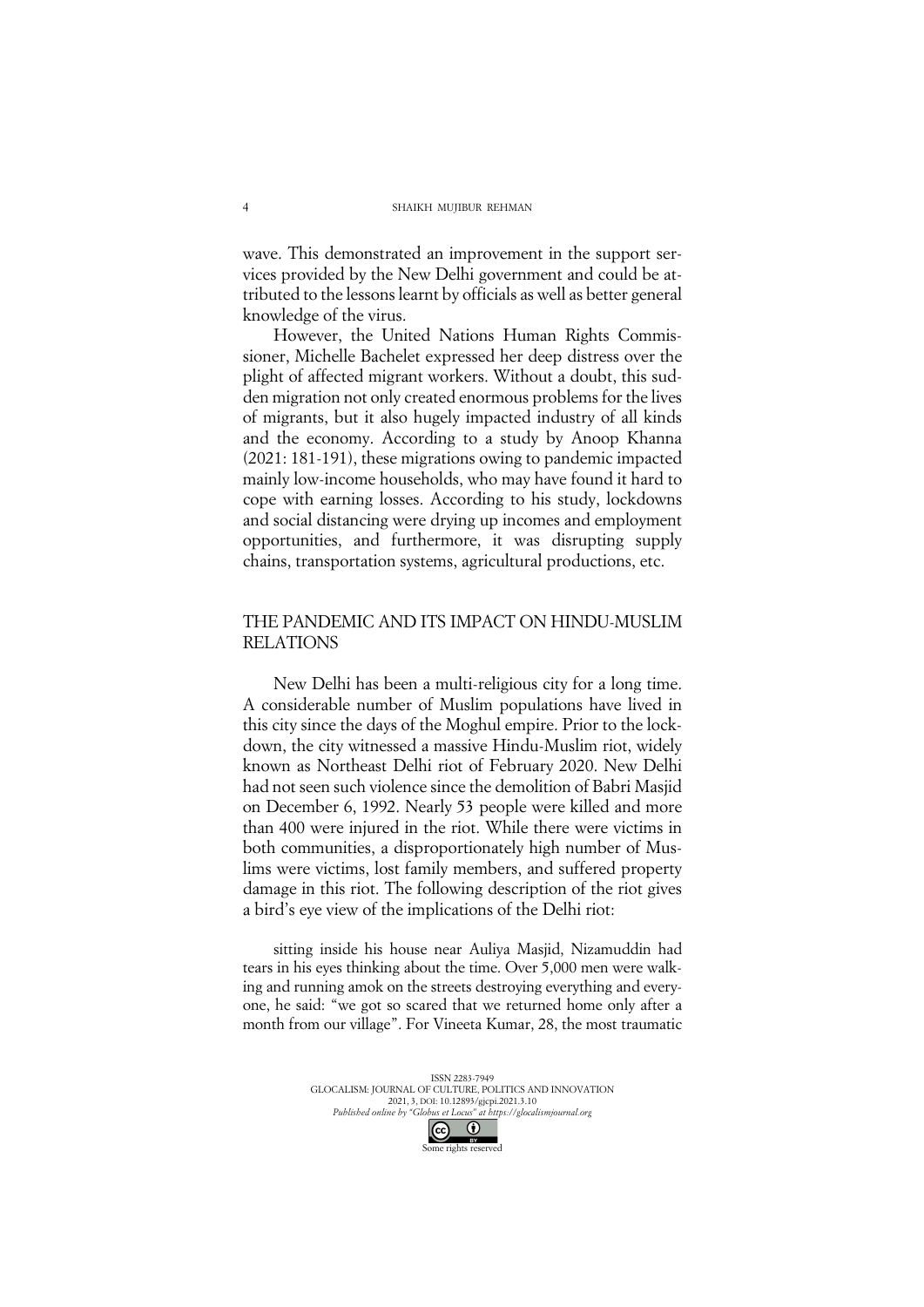memory is the six days spent frantically looking for her 10-year-old daughter Radhika, who got lost in the middle of everyone scampering for cover when the houses were being burnt. "I looked for her everywhere for six days, shared her pictures on WhatsApp and even told the police but they didn't help. Finally, a few boys known to my husband spotted my daughter in Loni at the house of a young girl who had found her and taken her to safety", she recalled, adding that the e-rickshaw her husband bought two months before the riots was burnt by the mob (Bhandari 2020).

The arrival of Covid-19 and the subsequent lockdown disrupted relief efforts for the victims of the riot. There were several camps meant to serve people who had lost their property, but owing to the lockdown, those relief camps were shut down rather abruptly with no alternative arrangements. Victims were left to fend for themselves. According to a report titled *How the Riots and Pandemic tore apart the lives of children of Northeast Delhi*, in "The Hindustan Times" (Dec. 12, 2021); it was reported that teachers were struggling to encourage parents to send their children back to school. Here is the description according to this news report:

for the riot-hit children, the Covid-enforced lockdown was another bolt from the blue. Anjum, whose Khajuri Khas house was burned down by a mob, said: "we were left with nothing; not even a piece of cloth. We also lost the only smartphone we had and there was no way for any of us – myself or my siblings – to attend online classes. We could only resume studies in October after a person donated us a mobile phone. Neetu Chaudhary, an official at the Arun Modern School in Brijpuri, one of the four schools that were attacked and damaged in the violence, said their student strength reduced by nearly 40 per cent, post the riots and the Covid-enforced lockdown".

This riot occurred towards the final part of President Trump's visit to New Delhi. Given the presence of the American President, there were headlines about this riot linking it to the President's visit as a provocation of those who were against President Trump in the first place (Peterson 2020). Covid-19 gave a new twist to the story of Hindu-Muslim tensions in India, which has been the subject of investigation among scholars for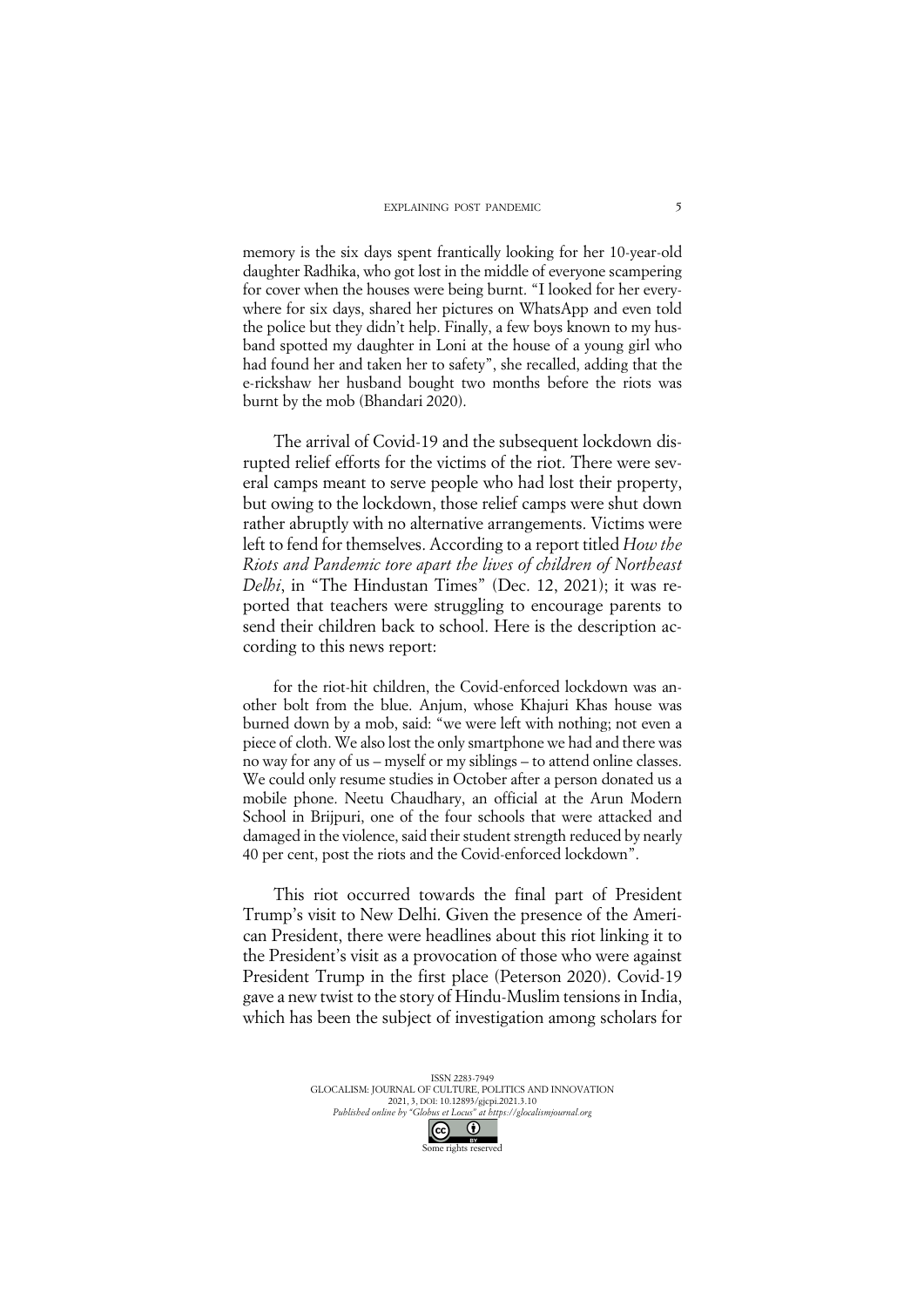many years. Paul Brass's *The Production of Hindu-Muslim Violence in Contemporary India* (2005) is considered the most important book on this, and yet it could not foresee this new situation in a riot that arose due to a pandemic. What has added to the tragedy is the prejudice of the Modi-led Hindu Right regime, which has no interest in looking at Muslims or their welfare issues as Indian citizens. This particular aspect becomes apparent in the following episode at Nizamuddin Markaz.

Another disturbing development that had impacted community relations, particularly between Muslims and the rest of the population is what is called, the Tablighi Jamaat controversy. It took a communal tone, mainly because everything in India has taken a Hindu vs. Muslim tone since 2014, with the rise of the Bhartiya Janata Party (BJP) as a ruling party (Rehman 2018). On March 26, 2020, Indian Prime Minister Narendra Modi announced a national lockdown. Owing to a religious gathering of Tablighi Jamaat on March 13-15, there were several cases of Covid-19 (Bisht, Naqvi 2021). But, on March 22, authorities shut down the Markaz with about 2,500 worshippers still inside.

By the time this report from Al Jazeera was published in 2020, of roughly 4,400 Covid-19 positive cases in India, nearly a third were attributed to the gathering at the Markaz. According to government sources in early March 2020, more than 8,000 people (including foreigners) were reported to have visited the Markaz. Meanwhile, state governments began a massive search to identify all those who had visited the Markaz.

At the time of this reporting, most of the infected, including more than 1,000 foreigners, had travelled to the Markaz. In Tamil Nadu, of the total 610 Covid-19 cases, at least 570 were linked to the Markaz. In Telangana, all 11 deaths were linked to the Markaz congregation. In Andhra Pradesh, out of 260 cases, 243 were attributed with the Jamaat congregation. Jamaat has remained an apolitical organisation since its founding in 1926 and works to encourage Muslims to practise Islam the way it is believed to have been practised at the time of the Prophet Mohammed. Set up in northern Haryana's Mewat area by Maulana Muhammad Ilyas Kandhlawi, it is now headed by his great grandson Maulana Saad. The group was vilified by the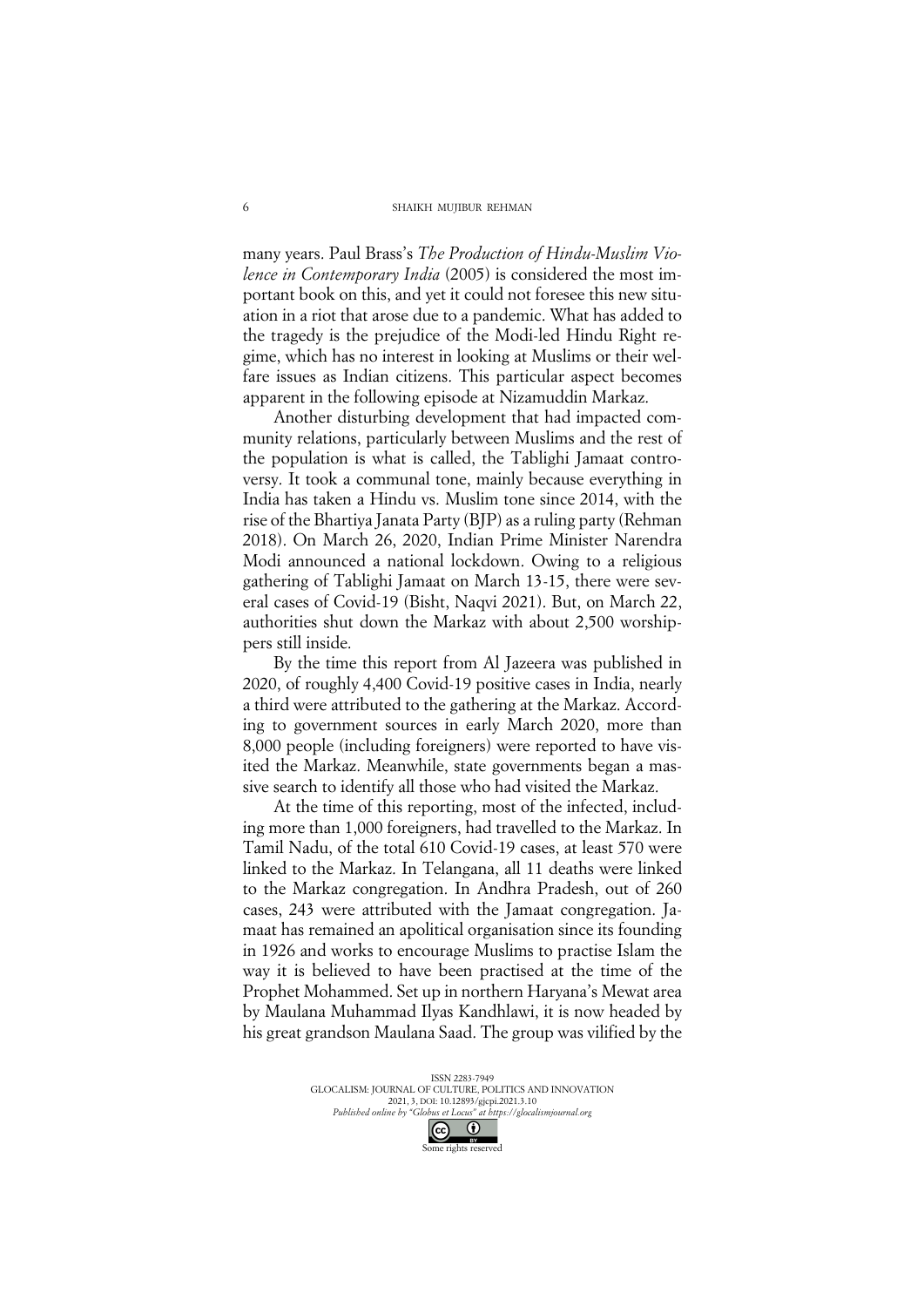media, and India's 200 million Muslims were targeted for spreading Covid-19. Based on the analysis of media coverage from March 20 to April 27, using Media Cloud1 created by the MIT Center for Civic Media and the Berkman Klein Center for Internet and Society at Harvard University, there was fake content produced by the media and there was also evidence of negative connotations in these stories. 1.5-10 per cent of content included words such as "violating", "crime", "spitting", "terrorist", and "*jihad*". These stories led to Islamophobic fake news and hate speech. In a nutshell, the pandemic has redefined the communal relations and presented a new twist to the debate over Hindu-Muslim relations in modern India.

### PANDEMIC EFFECT ON LABOUR MARKET

The Periodic Labour Force Survey for 2019-20 presents a portrait of the varied impact on Hindus and Muslims in India. The Survey shows the changes in employment structure and earnings of workers in rural and urban areas of different communities. This covers the period from April-June 2020 (pandemic quarter) compared to the preceding quarter, Jan-March 2020 (pre-pandemic quarter) or the corresponding quarter in the previous year (April-June 2019). According to Amitabh Kundu (2021),

the differential impact of the pandemic on the labour market, captured through changes in the first two quarters of 2020, has not been inconsequential. The deficits in the pandemic quarter compared to the corresponding quarter in the preceding year across communities shows a similar pattern…The self-employed had to bear the brunt of the onslaught of the pandemic. The percentage of people who did not work (reporting no work during the reference week) went up from 6.1 per cent in rural and 7.6 per cent in urban areas in the pre-pandemic quarter to 15.6 per cent and 29.9 per cent, respectively, in the pandemic quarter. The rise was extremely uneven across communities and gender.

Thus, the author argues that the pandemic may not have a class or community bias, but its economic fallout certainly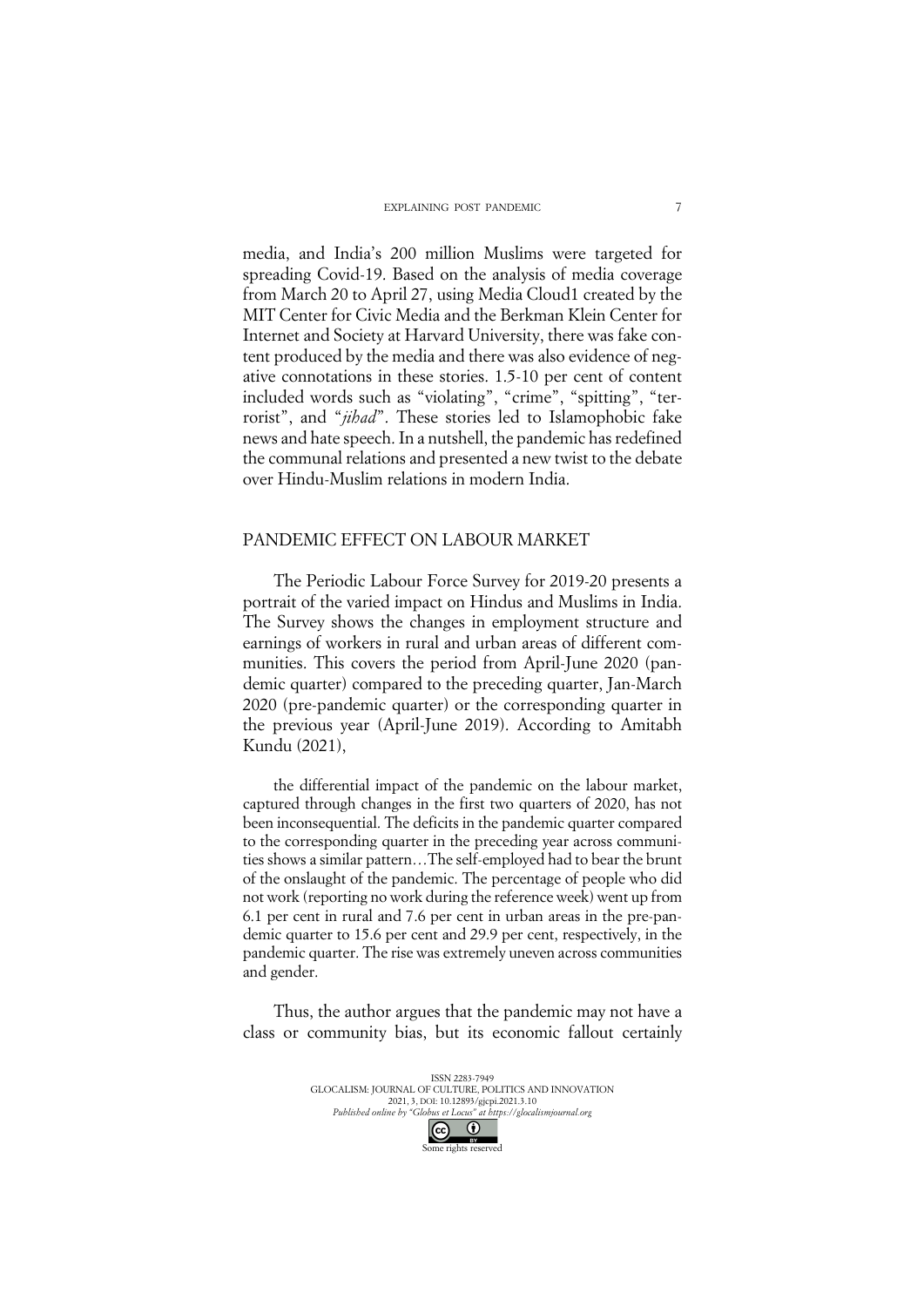#### SHAIKH MUJIBUR REHMAN

seems to have it. Based on this analysis, there are interesting observations regarding changes due to the pandemic in rural and urban areas regarding Hindus, Muslims and among various castes of Hindus such as Scheduled Castes (SCs) or the former untouchables and Scheduled Tribes (STs). The percentage of persons with no employment among the self-employed in the Scheduled Castes (SCs)/ Scheduled Tribes (STs) population, Muslims and others (non-SC/ST and non-Muslim) increased from 6.9 per cent, 8.6 per cent and 5.5 per cent, respectively, to 15.1 per cent, 27.5 per cent and 13.7 per cent, respectively in rural areas. Muslim community was badly affected and is followed by the SCs/STs. In urban areas, the story is not any different. People with no work formed 7.7 per cent, 11 per cent and 7.1 per cent of SCs/STs, Muslims and others, respectively, and the figures went up to 39.2 per cent, 42.6 per cent and 39.3 per cent, respectively. The highest rate of unemployment was among Muslims.

The facts regarding the fall in average earnings follows a pattern very similar to what we noticed in the previous analysis. In rural areas, monthly earnings during the Covid quarter were 9 per cent less than the average for the year 2019-20. In urban areas, the deficit, however, was 21 per cent. Muslims, in rural areas, recorded the highest decline of 13 per cent, and it was close to the average for others. Among the caste groups, the Scheduled Castes (SCs) / Scheduled Tribes (STs) suffered the least damage, possibly due to the indispensable nature of their services.

In urban areas, the fall in earnings was very high during the pandemic quarter. The Scheduled Castes (SCs)/Scheduled Tribes (STs) suffered a 27 per cent loss. For Muslims and the others, the corresponding figure was 20 per cent. The earning loss for Muslims was less than their employment loss indicating job losses at the lower levels. For the Scheduled Castes (SCs) / Scheduled Tribes (STs), earning losses were recorded across the board, resulting in higher earning deficits than the Muslims (Kundu 2021).

> ISSN 2283-7949 GLOCALISM: JOURNAL OF CULTURE, POLITICS AND INNOVATION 2021, 3, DOI: 10.12893/gjcpi.2021.3.10 *Published online by "Globus et Locus" at https://glocalismjournal.org*

> > Some rights reserved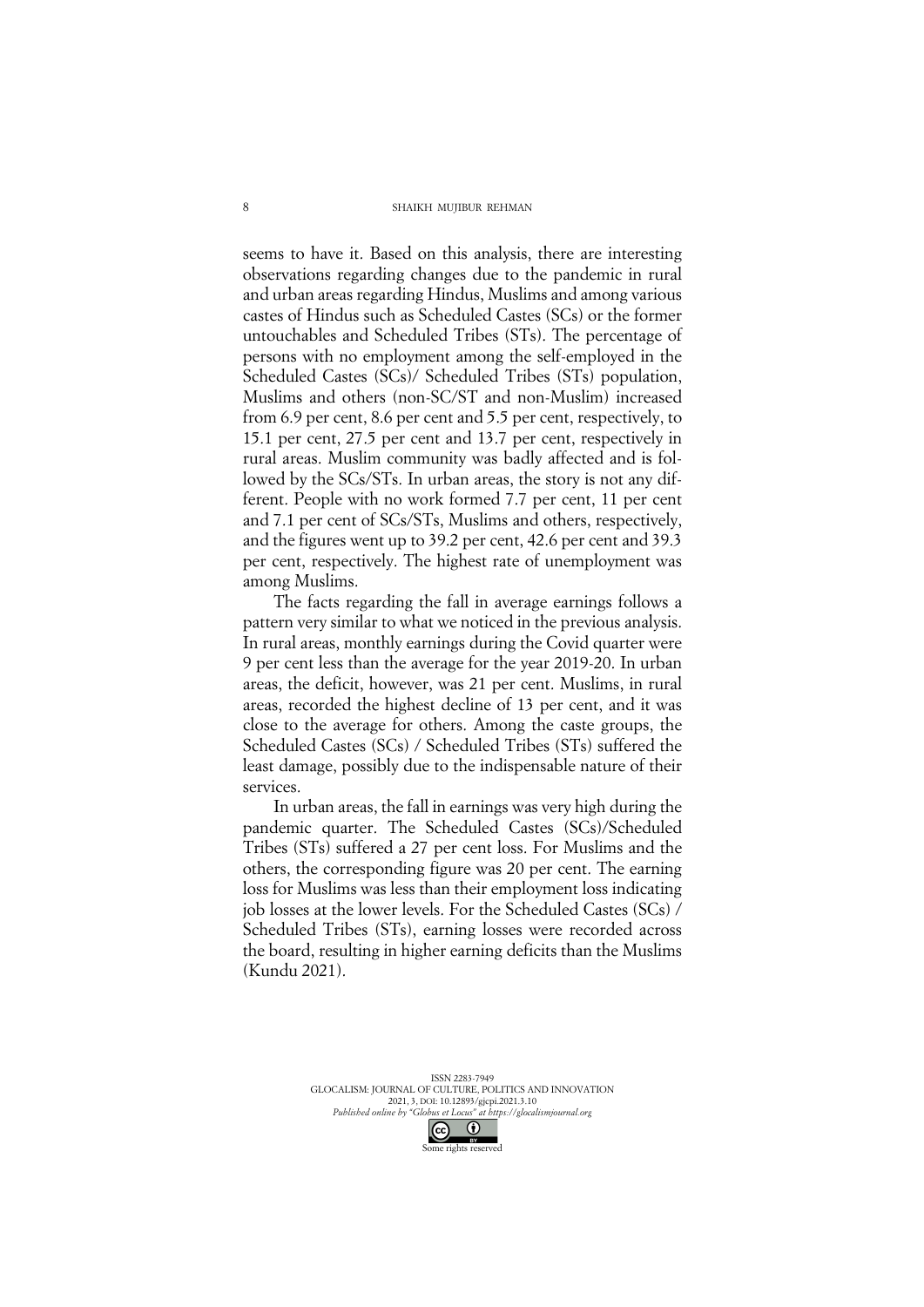### GENERAL ISSUES OF INDIAN CITIES

Important organizations have studied the impact of Covid-19 on Indian cities. For instance, a report was published by the World Economic Forum in collaboration with IDFC Institute titled, *Indian Cities in the post-Pandemic World (2021).* According to this report, significant changes have taken place in some sectors such as the construction and housing sector. According to this survey, the outflow of migrant workers from cities and lockdown restrictions on on-site activities impacted the construction sector and housing markets. As a result, the Real Estate Regulation Authorities (RERA) had to re-examine the processes due to delays in areas such as delivery and payments. The experts who wrote this report shared their insights on how to not only address the post-pandemic requirements but how to formulate long-term responses to such situations in India such as housing, public health, transport, environment, etc.

With regards to housing, the experts suggest revamping the sector by raising the supply of formal affordable housing. Land tenure, they suggest, should not be a precondition to providing adequate infrastructure, for which need arises to revise repressive regulations to make housing markets responsive to demand. One big issue in Delhi where there are considerable discussions is the construction of what is called, Central Vista Project. According to a senior journalist, Alpana Kishore (2021),

it is perhaps apt that Delhi's descent over the last few weeks into a medieval hell managed to bring out its very own Nero in a sudden, irreversible reveal. It sets off the unravelling of a myth, now mere narcissistic delusion, its unmasked heartlessness exposed to all. In this ancient city that has seen endless empires rise and fall and understands power shifts instinctively, there can be no going back to that weird, alternate-reality world of peacocks, kindergarten-style alphabet acronyms and sage-philosopher beards – or believing once again, that it is real.

There was a Supreme Court judgement to ban this during the pandemic, but the government justified it as a matter of great national importance to continue the work (Rajagopal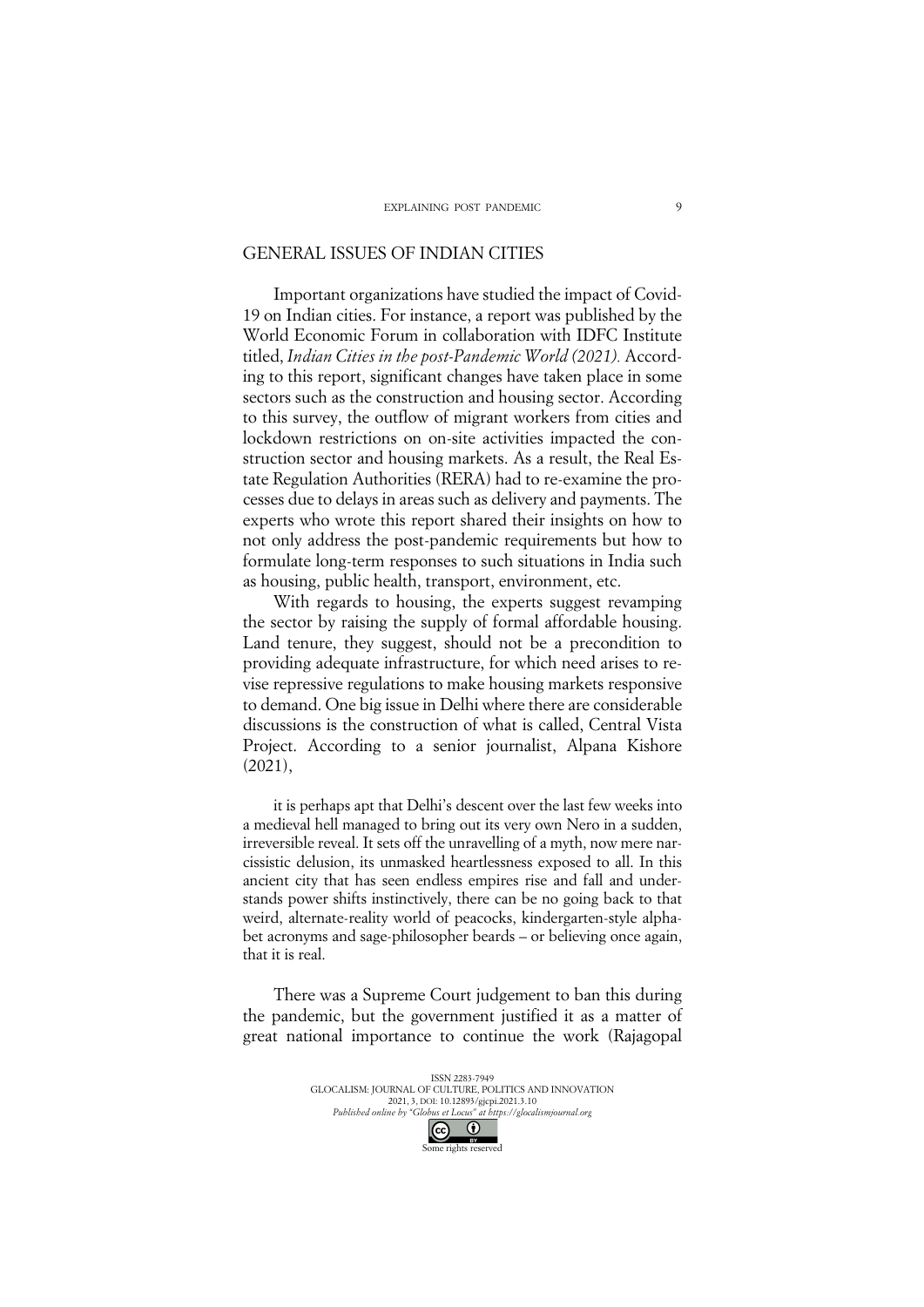#### SHAIKH MUJIBUR REHMAN

2021). Concerning transport, the Report has some significant suggestions to make. It is not easy to evaluate the impact of Covid-19 on urban transport. Hence, it is essential that city officials walk the streets and understand how the demand for different kinds of transport is changing. By doing so, they can reduce the repercussions of Covid-19 on mass transportation and mobility and provide viable travel options and policies. Their recommendations include: *a*) monitor trends in cities to provide feasible and viable transport options aligned with the changing demand for mobility; *b*) enact long-lasting changes and discourage excessive personal car use by offering viable alternatives with equivalent commuting times; *c*) adapt the current supply of multimodal transport by offering the possibility to integrate IPT with rail and buses; improve the management of urban road use via improved traffic management and road capacity; *d*) streamline the taxation of transport services so that it is paid for by all city dwellers; *e*) ensure the compatibility of regulations followed by individual mobility providers to improve management and coordination (The World Economic Forum and the IDFC Institution 2021).

The most unfortunate effect of the pandemic has been the near collapse of Indian cities' public health systems. During the second wave there was a massive oxygen crisis in New Delhi. "The New York Times" published a report on May 5, 2021, with the following title, *India Scrambles to Supply Oxygen as Covid-19 Patients Gasp for Breath*. Besides the needs of Covid-19 infected patients not being addressed, patients with other diseases such as tuberculosis (TB) were not receiving care because outpatient departments being shut down, medical staff were unprepared for Covid-19 response and travel restrictions were enforced in cities. The recommendations are: *a*) increase fiscal and political federalism via increased power to city governments and local authorities to both raise and spend their own revenue; *b*) reduce information asymmetries; collect and collate real-time data to bridge gaps between the demand and supply of healthcare services; *c*) bolster health capacity in cities by increasing the number of trained healthcare personnel; ensure that infrastructure has adequate functional capacity, aligned with current and future demands.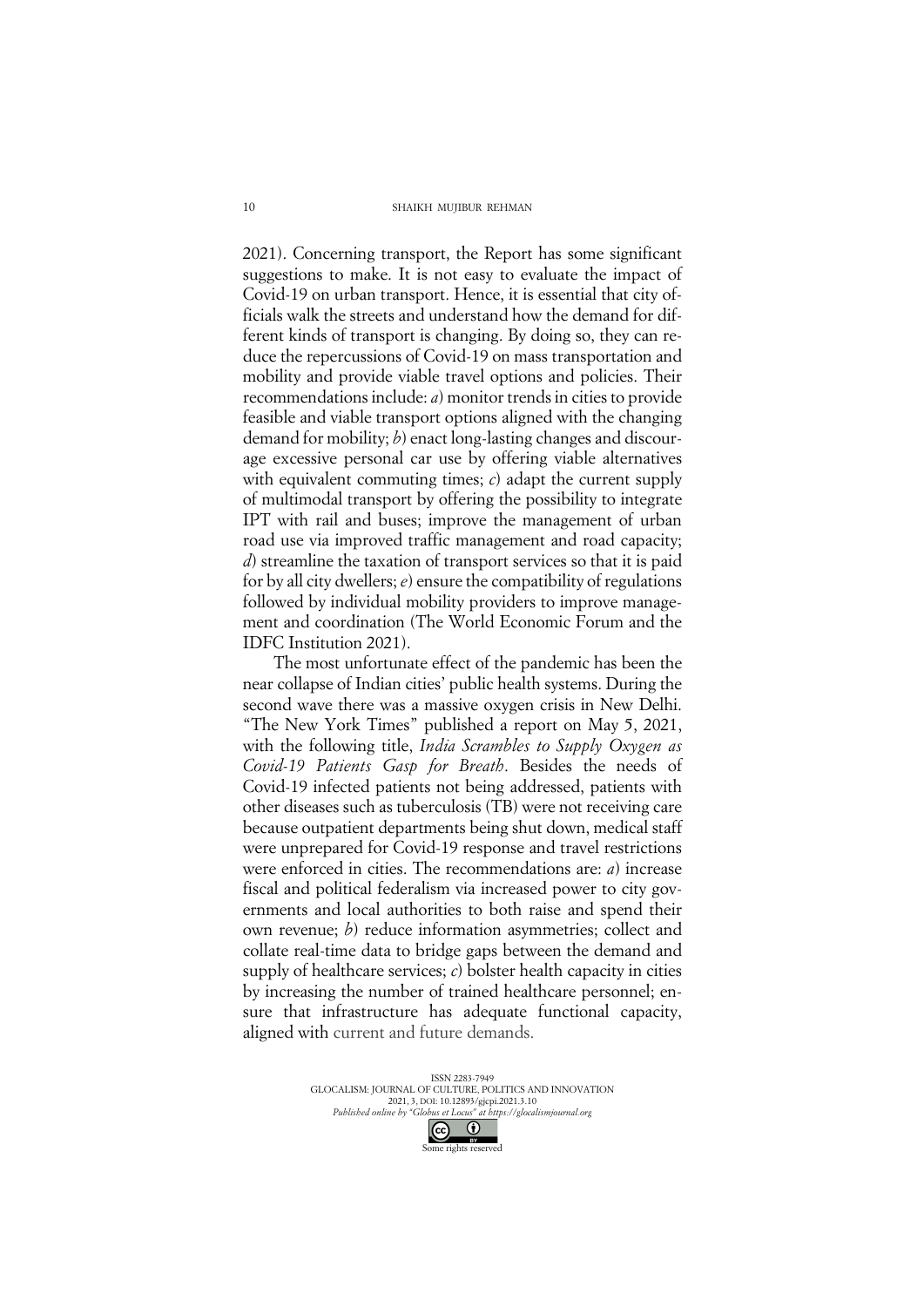One important area of concern is environment. Here are some recommendations by the experts associated with this report : *a*) identify different contributors to air pollution and categorize according to whether they are manageable by policy at local levels or require support from higher levels of government; *b*) provide greater impetus on changing the roots of pollution rather than banning it at the "end of the exhaust pipe"; *c*) devise a comprehensive public-space strategy at the city level to create open spaces strategically and maintain them more aggressively; *d*) invest in hard infrastructure for increased disaster preparedness; create major arterial networks and roads to allow rapid movement of people and goods in and out of the city in a relatively short time period; *e*) encourage collaboration between cities, towns and villages that form single economic geographies for disaster management and response (The World Economic Forum and the IDFC Institution 2021).

Finally, well-planned, and reasonably well-governed cities can be dynamic centres for innovation. They can drive economic progress which, in turn, could present citizens with a higher quality of life. Covid-19 could be an opportunity to address urban challenges in rebuilding cities after the pandemic. To plan them well, we need to have the following: *a*) restructure urban planning and reform the training of city planners to make land use effective; *b*) allow for more floor space within cities and change regulations that do not make optimal use of available land, and reducing overcrowding in buildings and on trains; *c*) improve the management of urban expansion and plan for future horizontal spread; *d*) reform the governance structure of cities; and make city-level bodies more autonomous (The World Economic Forum and the IDFC Institution 2021).

To conclude, India's capital city, New Delhi, has experienced tremendous transformations. In this moment of neverending pandemic, there are perhaps further issues to address or fresh ways to grapple with them in a new working environment. In Indian history with its long practice of un-touchability, Covid-19 has made everyone untouchable: a mask-wearing, vulnerable people. But the issue of migration and human suffering has taught some valuable lessons. One lesson is that the world cannot move forward purely by following the conventional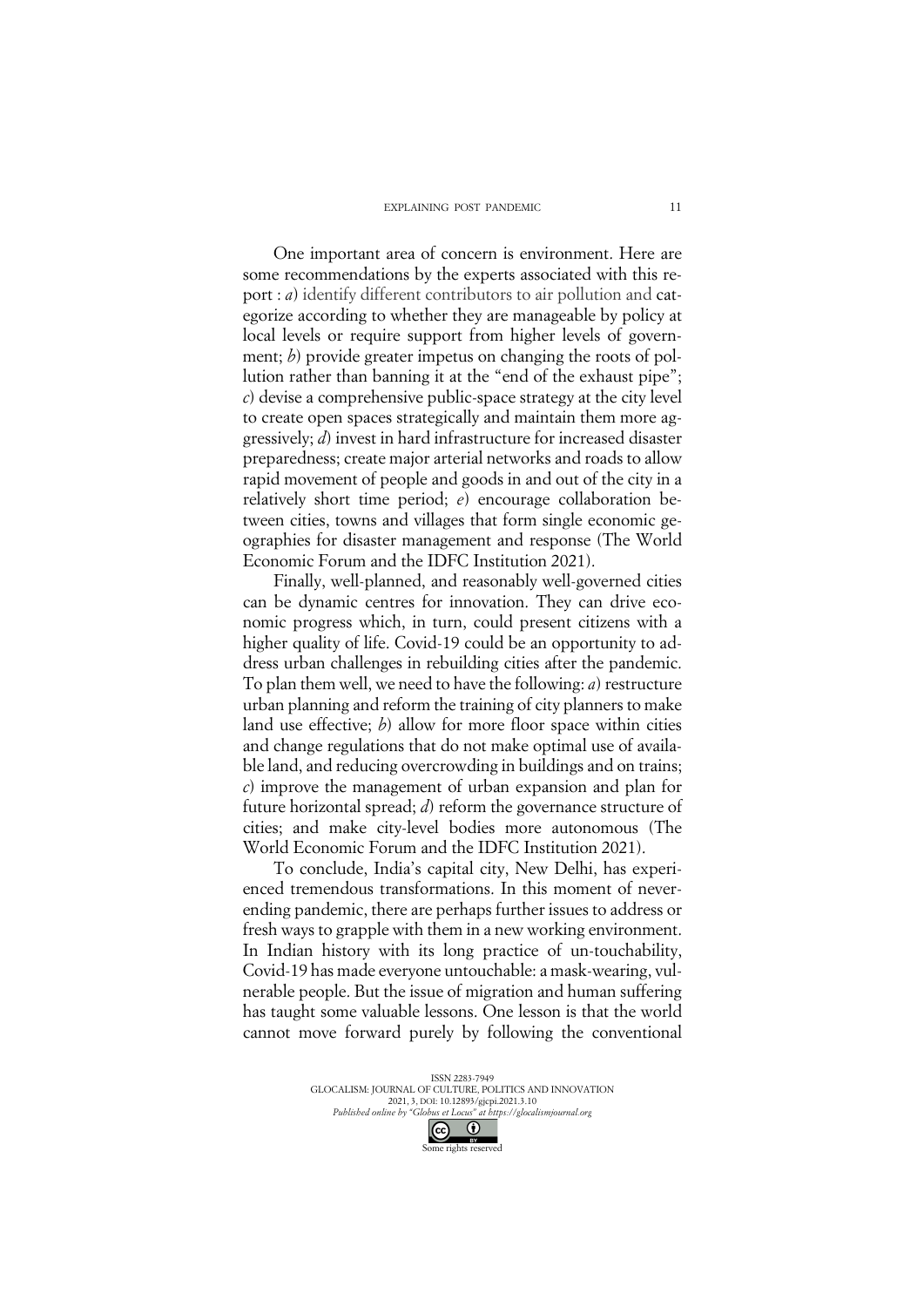#### SHAIKH MUJIBUR REHMAN

ways of public health measures. A balance between global and local is now needed to do justice to resources and to the lives of people. In this paper, I have reflected upon a few key issues such as Hindu-Muslim relations, the labour market, the public health system, and migration. In each domain, there is seminal transformation that has occurred due to the pandemic and there are valuable lessons to be learnt. As Chinmay Tumbe argues, the present age of globalization is also going to be known as age of pandemic as was the case with the age of industrial revolution and colonialism (Chinmay 2020). But in my view, the way that globalization has deepened the interconnectedness through the devastation caused by pandemic in the current phase is far more compelling compared to what was witnessed during the industrial revolution and imperialism

### **NOTES**

<sup>1</sup> The five-week period was chosen based on the volume of reporting on the Tablighi Jamaat. Media Cloud's topic mapper tool was used to collate the news reporting on English and regional language media platforms. The database has significantly better coverage of English language websites. There were 11,074 stories published from 271 media sources with the term "Tablighi Jamaat" during the period, of which 94 per cent were English stories that appeared in the print media. On April 2, Media Cloud tracked as many as 1,451 news articles covering the Tablighi Jamaat case. The "Times of India", with 1,863 stories in the five-week period, which were shared on Facebook 3, 19, 874 times.

#### ACKNOWLEDGMENTS

The author is grateful to Professor Amitabh Kundu for the interview on this issue on December 8, 2021 and also thankful to Salma Khatoon for discussions on the subject.

### REFERENCES

D. Anindita (2021), *What Pandemic Learned from Me* (New Delhi: Cyscoprime Publishers).

BBC (2021), *Delhi Pollution: Indoor air is worse than outside*, https://www.bbc.com /news/world-asia-india-59566158.

> ISSN 2283-7949 GLOCALISM: JOURNAL OF CULTURE, POLITICS AND INNOVATION 2021, 3, DOI: 10.12893/gjcpi.2021.3.10 *Published online by "Globus et Locus" at https://glocalismjournal.org*  $\overline{\mathcal{C}}$  $\bullet$

Some rights reserved